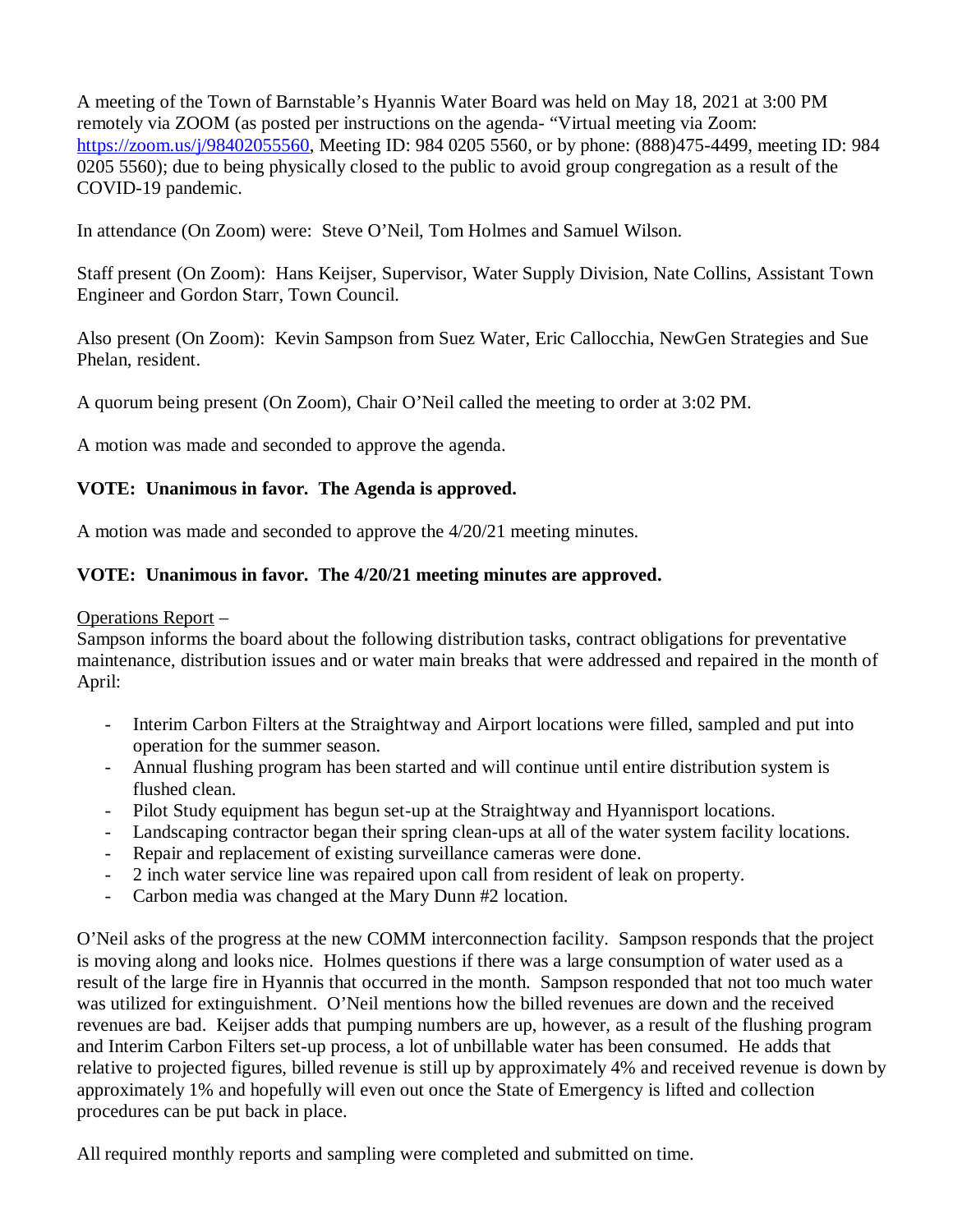FY22 rate & fee discussion with rate tool consultant and vote (handout given) – Callocchia explains that the updated figures in the handout reflect factors (loan principle forgiveness of \$850,000, one loan obtainment at 0% interest, removal of Maher Filtration Plant Solar Panel costs of \$450,000 and revisions to operating budget that reflect the elimination of water purchase costs from COMM and the Town of Yarmouth water systems) which will enable a decrease of 2% of the originally proposed rate increase of 7%, allowing a 5% rate increase for FY22. It is explained that the rate increase projection of 7% starting in FY23 and beyond will enable a projected 4 month target of Water Fund reserves by FY24.

Keijser asks Callocchia to explain the System Development Charges revision. Callocchia explains that a new line was added to the model to reflect a 50% decrease from system development charges due to the receipt of funds received from the American Recovery Act for the help of economic growth in the village of Hyannis.

A motion was made and seconded to approve the 50% fee decrease in System Development Charges for FY22.

## **VOTE: ROLL CALL YES: O'Neil, Holmes, Wilson. The 50% fee decrease in System Development Charges for FY22 is approved as presented.**

A motion was made and seconded to approve the 5% rate increase for FY22 rates.

## **VOTE: ROLL CALL YES: O'Neil, Holmes, Wilson. The 5% rate increase for FY22 rates is approved as presented.**

Hyannis Water System, 2020 Water Quality Report, follow-up – Keijser informs the board that the reports have been delivered from the printer and will be mailed by July 1st.

Capital project update by Nate Collins, Assistant Town Engineer – Collins informs the board of the following:

- New well exploration program, update Collins informs the board that Weston & Sampson stated that the final report will be published for the end of the month and that the pilot testing has begun.
- Mass DOT Rte. 28 / Yarmouth Road Project, update Collins informs the board that this is complete and the punch list has been provided.
- Mary Dunn 4, replacement well construction, update Collins reports that this is moving along and is projected to commence in the fall.
- COMM Permanent Interconnect on Longview Drive, update Collins informs the board that the enclosure and electrical is complete and final completion is projected for 6/11/2021. He adds that some planting revisions were made at no cost due to a neighboring resident's concern.
- Independence Drive Project, water main looping from Attucks Lane to Home Depot Plaza, update Collins informs the board that this project is currently on-going.
- Phinney's Lane/Strawberry Hill Road Sewer Project Collins informs the board that this is currently out to bid for a bid opening on 5/26/2021.

Meeting was adjourned at 3:31 PM.

*Respectfully submitted,*

*Marcia Sellitto DPW, Water Supply Division –Administrative Assistant*